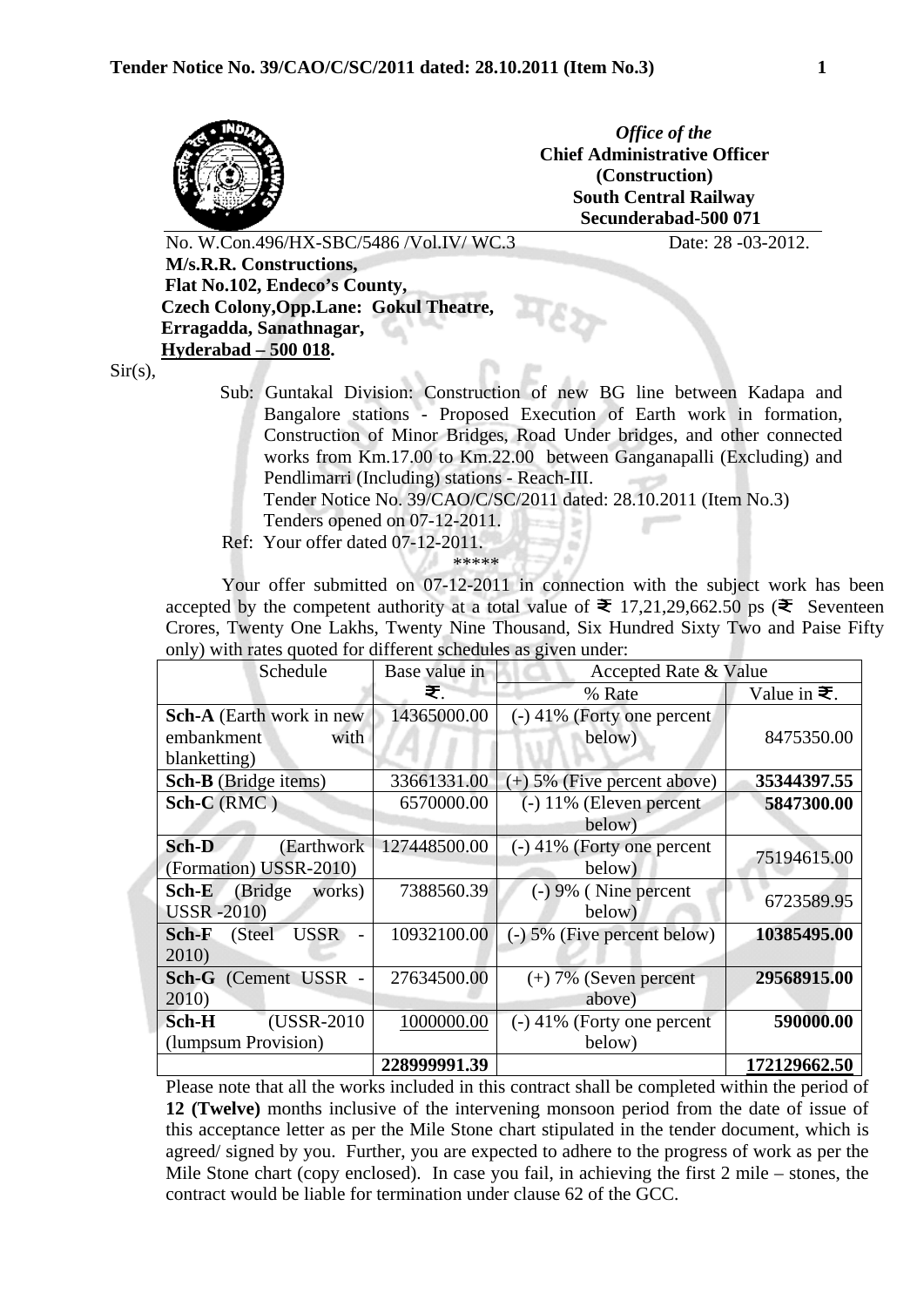3. You shall maintain all the works covered under this contract for a period of 6 (Six) calendar months from the certified date of completion of the whole work as covered by the contract. During the maintenance period, the contractor shall bear the responsibility and be liable for maintenance as envisaged in Clause 47 of the General Conditions of Contract.

4. Please also note that an amount of  $\bar{\mathbf{z}}$ .86,06,490/- (i.e., 5% of contract value) is payable towards **Performance Guarantee** for the due and faithful fulfillment of the work within 30 (thirty) days from the date of issue of this letter of acceptance. Extension of time for submission of Performance Guarantee beyond 30 (thirty) days and up to 60 (sixty) days from the date of issue of letter of acceptance will be given with a penal interest of 15% p.a. shall be charged for the delay beyond 30 (thirty) days, ie., from  $31<sup>st</sup>$  day after the date of issue of letter of acceptance. In case you fail to submit the requisite Performance Guarantee even after 60 (sixty) days from the date of issue of letter of acceptance, the contract shall be terminated duly forfeiting EMD and other dues, if any payable against the contract. You shall be debarred from participating in re-tender for this work. This guarantee shall be initially valid up to the stipulated date of completion plus 60 days beyond that. In case, the time for completion of work gets extended you shall get the validity of Performance Guarantee extended to cover such extended time for completion of work plus 60 days**.**

The above said Performance Guarantee shall be furnished either in Cash **or** Irrevocable Bank Guarantee **or** Government Securities including State Loan Bonds at 5 percent below the market value **or** Deposit receipts, Pay orders, Demand drafts and Guarantee Bonds these forms of Performance Guarantee could be either of the State Bank of India or any of the Nationalized Banks **or** Guarantee Bonds executed or Deposits receipts tendered by all Scheduled Banks **or a** Deposit in the Post Office Savings Bank **or** a deposit in the National Savings Certificates **or** Twelve years National Defence Certificates **or** Ten years Defence Deposits **or** National Defence Bonds **or** Unit Trust Certificates at 5 per cent below market value or at the face value whichever is less **or** FDR in favour of FA&CAO/C/ S.C.Railway/ Secunderabad, (free from any encumbrance) will be accepted. The Performance Guarantee shall be released only after physical completion of the work based on the 'Completion Certificate" issued by the competent authority stating that the contractor has completed the work in all respects satisfactorily.

5. If you are interested to furnish the Performance Guarantee as called for in para No.4 above in cash the same shall be lodged with the Chief Cashier/S.C.Rly/ Sec'bad and money receipt issued by him on this account should be forwarded to this office, so that arrangements will be made for execution of necessary agreement.

6. In addition to the above, an amount of  $\mathcal{F}86,06,490/$ - is also payable towards full **Security Deposit for the due and faithful fulfillment of the work. The EMD amount furnished along with your offer in the form of TDR No.365795 (A/c No.27710300003417) dt.05-12-2011 for 12,95,000/-** issued by **Bank of Baroda, S.R. Nagar Branch, Hyderabad,** is adjusted towards part security deposit and the balance Security Deposit amount of  $\mathfrak{F}$ ,73,11,490/- will be recovered from your running bills at the rate of 10% till **the balance S.D amount is fully recovered.** The security deposit shall be released only after the expiry of the maintenance period and after passing the final bill based on a**n 'Unconditional and Unequivocal No Claim Certificate'** submitted by you.

7. Please note that no interest will be payable on the Security Deposit/Performance Guarantee. But the Govt. Securities detailed above will be payable with interest accrued thereon, if they carry any interest.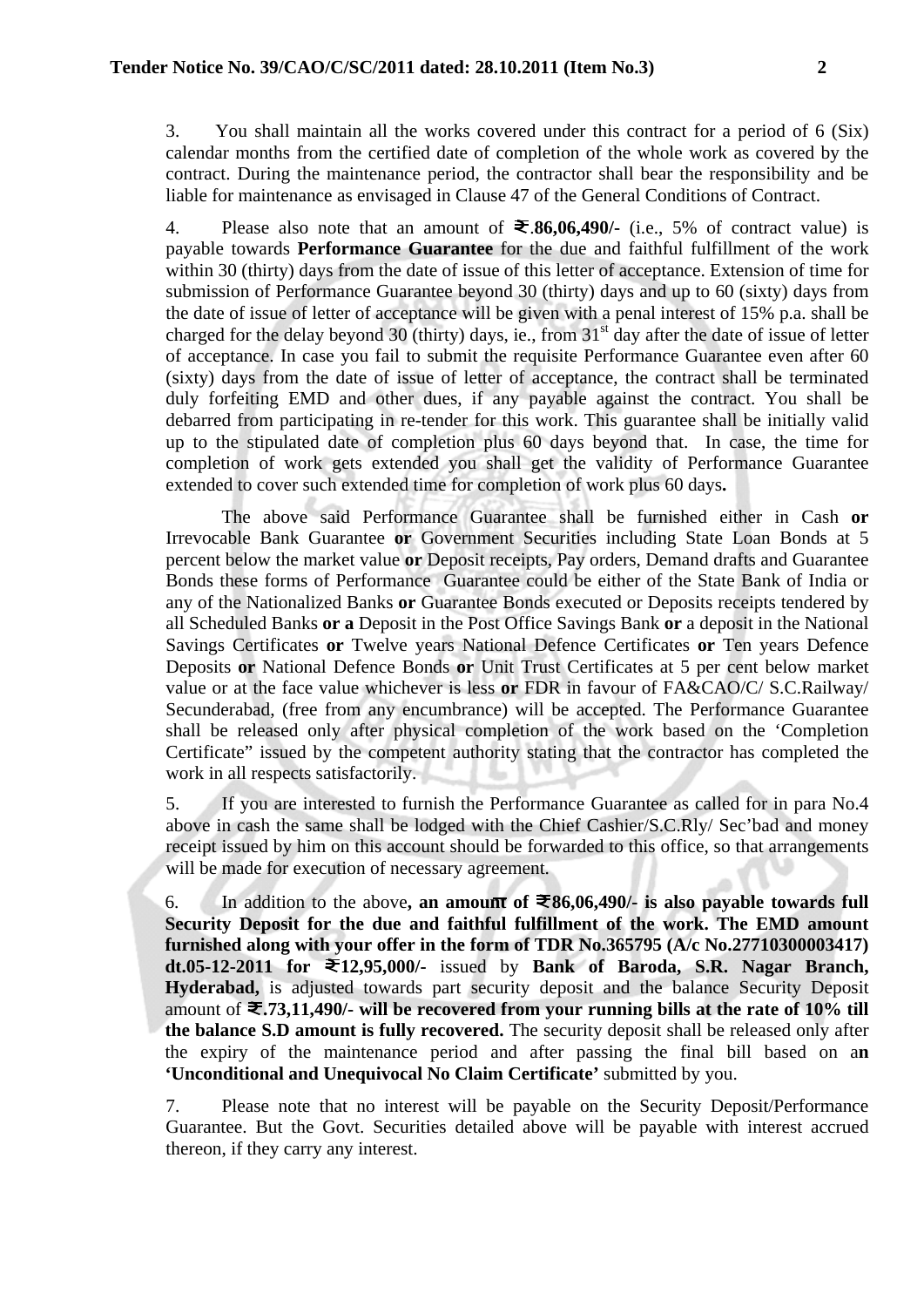**8. It may please be noted that the limit of varations under Schedule 'D' USSR item Nos.013111- Earth work in cutting in all soils, 013112 - Earth work in cutting in RNRB & 013113 - Earth work in cutting in RRB may be limited to the barest minimum and in any case not more than 25% of the agreemental quantities. In case, if it requires to carry out the work beyond 25% of the agreemental quantities specific approval of the competent authority to be obtained before taking up the work. Also it may please be noted that the accepted rates for these three items should not be taken as a future referral rates unless otherwise the total value of these items is very less compared to the total value of the work.** 

**9(i).** It may please be noted that the limit of variations under Schedule-E USSR Item No.192011 -Earth work in excavation in all soils, Item No.192012 - Earth work in excavation in RNRB, Item No.192013 - Earth work in excavation in RRB, USSR item No.192030 - Providing Laying plain CC 1:3:6, USSR item No.061013 - Random rubble masonry with hard stone, USSR item no.012050 - Supplying and filling sand in plinth, under these items may be limited to the barest minimum and in any case not more than 25% of the agreemental quantities. In case, if it requires to carry out the work beyond 25% of the agreemental quantities specific approval of the competent authority to be obtained before taking up the work.

**9 (ii). The accepted rates under Schedule-E (USSR Item Nos.192011, 192012, 192013) should not be taken as future referral rates.** 

**9 (iii). The accepted rate under Schedule-E : USSR Item No.012050 should not be taken as future referral rate if the value of the item is high.** 

10. **In case of variation over and above agreement quantities under Schedules 'B', 'C', 'E', 'F', 'G' & 'H' are required to be carried out at any stage, only with specific written approval of the Competent Authotity to be obtained before executing the work**.

11. It may please be noted that until a formal agreement is executed, this acceptance letter shall constitute a binding contract between you and the Railway subject to modification as may be mutually agreed to. The agreement for this work should be executed within 7(Seven) days from the date of receipt of notice from this office that such documents are ready, failing which action will be taken in terms of Clause12 of the regulations of tenders and Contracts without prejudice to any further right or remedies.

**Please acknowledge the receipt.**

Encl: One

Yours faithfully,

 **-Sd-** 

 **( K.V. Sivaprasad ) Chief Engineer/Con-III/SC For and on behalf of President of India.** 

Copy to:

1. FA & CAO/C/SC for information together with a copy of TCP dt.27-02-2012. The EMD of the unsuccessful tenderers may be returned to this office duly discharged for returning the same to the unsuccessful tenderers**.** (Encl: One).

**Dy.CE/GC/TPTY for information and necessary action together with a copy of TCP dt.27-02-2012. (Encl: One).** 

- 2. Asst. Labour Commissioner (Central), Railway Quarter No.533, Opposite Railway High School, Guntakal – 515 801 for information
- 4. Chief Cashier/SCR/Secunderabad for information.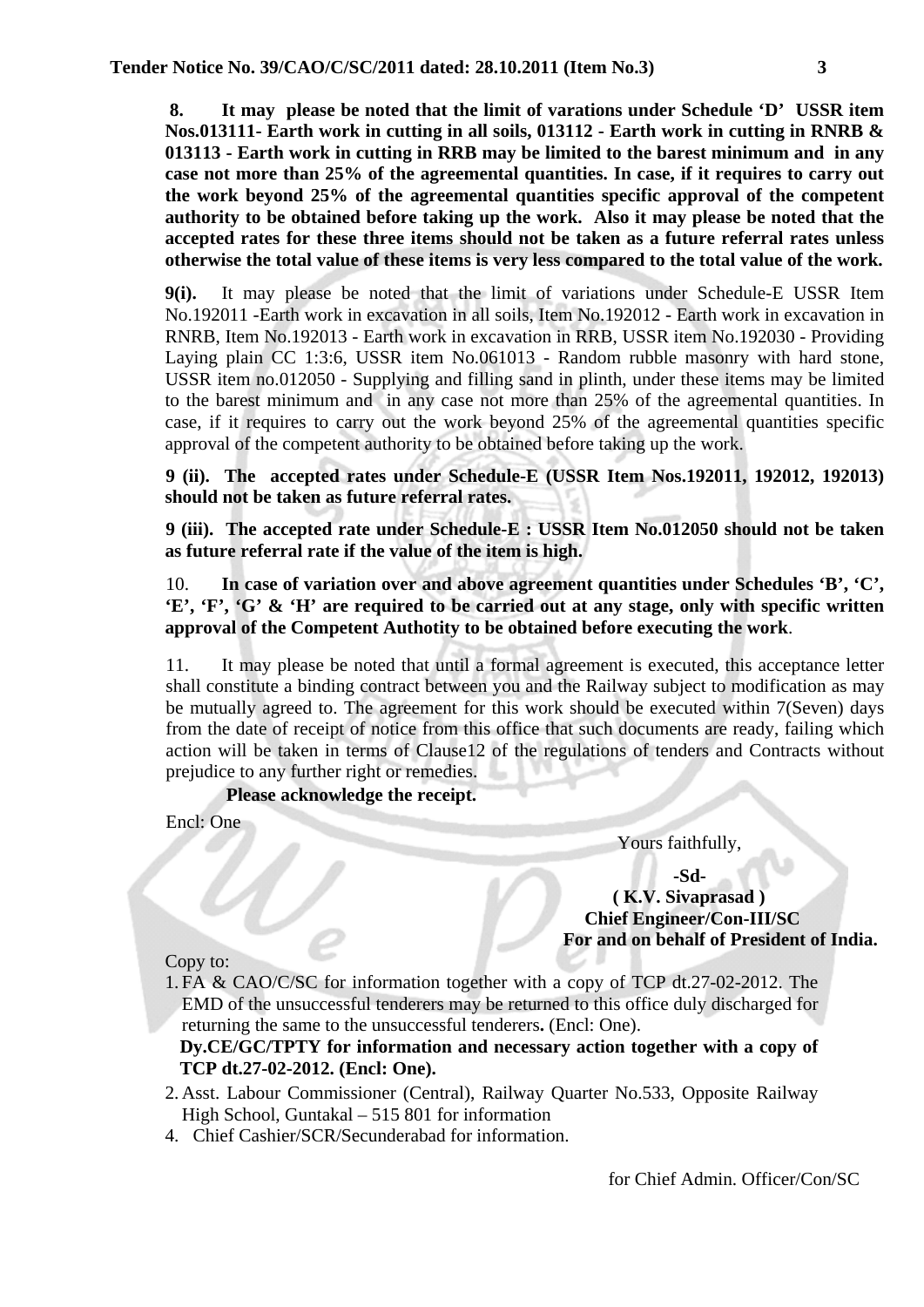## **LIST OF UNSUCCESSFUL TENDERERS WITH EMD PARTICULARS**

Sub: Guntakal Division: Construction of new BG line between Kadapa and Bangalore stations - Proposed Execution of Earth work in formation, Construction of Minor Bridges, Road Under bridges, and other connected works from Km.17.00 to Km.22.00 between Ganganapalli (Excluding) and Pendlimarri (Including) stations - Reach-III.

 Tender Notice No. 39/CAO/C/SC/2011 dated:28.10.2011 (Item No.3) Tenders opened on 07-12-2011.  $\sum_{***}$ 

| . No.        | Name of the                                           | <b>Details of Bank</b>                                | Issued by                                                           | Value         | Address of                                                                                                         |
|--------------|-------------------------------------------------------|-------------------------------------------------------|---------------------------------------------------------------------|---------------|--------------------------------------------------------------------------------------------------------------------|
|              | tenderer                                              | Instrument                                            |                                                                     | ₹             | the tenderer                                                                                                       |
| 1/10<br>(SC) | M/s.NSPR<br>Constns. (India)<br>Pvt. Ltd.,<br>Hyd'bad | <b>BC No.253308</b><br>dt.02-12-2011                  | State Bank of India,<br>Film Nagar Branch<br>(06130), Hyderabad     | 12,95,000/-   | Plot No.73,<br>Journalist<br>Colony B,<br>Jubilee Hills,<br>Hyderabad -<br>33                                      |
| 2/10<br>(SC) | $M/s.$ APR<br>Constns. Ltd.,<br>Hyderabad             | FDR No.175790<br>(A/c. No.329052279)<br>dt.05-12-2011 | The Karnataka Bank<br>Ltd., Banjara Hills<br>Branch,<br>Hyderabad,. | 12,95,000/-   | Plot No.404,<br>5 th Floor,<br><b>Bhanu</b><br>Enclave,<br>Sundar<br>Nagar,<br>Erragadda,<br>Hyderabad-<br>500 038 |
|              |                                                       | DD No.277009                                          | Andhra Bank,                                                        | $9,00,000/$ - | 203,                                                                                                               |
|              | M/s.Rani                                              | dt.05-12-2011                                         | I.T.I. Circle,                                                      |               | Navaketan                                                                                                          |
| 3/10         | Infrastructure                                        | DD No.277010                                          | Kadappa                                                             | 3,95,000/-    | Comlex,                                                                                                            |
| (SC)         | Development                                           | dt.05-12-2011                                         | Total $\overline{\boldsymbol{\Xi}}$ .                               | 12,95,000/-   | S.D. Road,                                                                                                         |
|              | Ltd., Sec'bad                                         |                                                       |                                                                     |               | Secunderaba                                                                                                        |
|              |                                                       |                                                       |                                                                     |               | d-500 003                                                                                                          |
|              |                                                       | TDA No.677862 (A/c                                    | <b>State Bank of</b>                                                | 13,00,000/-   | H.No.12-13-                                                                                                        |
|              | M/s.Krans                                             | No.62711412776)                                       | Hyderabad,                                                          |               | 416/4,                                                                                                             |
| 5/10         | Projects Pvt.                                         | dt.03-12-2011                                         | Tarnaka                                                             |               | Street No1,                                                                                                        |
| (SC)         | Ltd., Sec'bad                                         |                                                       | Branch(20454),                                                      |               | Tarnaka.                                                                                                           |
|              |                                                       |                                                       | Hyderabad-17                                                        |               | Secunderaba                                                                                                        |
|              |                                                       |                                                       |                                                                     |               | d -500 017                                                                                                         |
|              | M/s.P.                                                | FDR No.0310112<br>(A/c.No.FD/01/11020                 | Corporation Bank,<br>Jubilee hills Branch,                          | 12,95,000/-   | $8-4/7$ ,<br>Mallikarjun                                                                                           |
| 6/10         | Venkateswara                                          | 0 0 1 0 4 3 9 )                                       | Hyderabad                                                           |               | a Nagar,                                                                                                           |
| (SC)         | Rao,                                                  | dt.05-12-2011                                         |                                                                     |               | Shankarpall                                                                                                        |
|              | Shankarpally                                          |                                                       |                                                                     |               | y,. R.R.Dist                                                                                                       |
|              |                                                       |                                                       |                                                                     |               | 502 201                                                                                                            |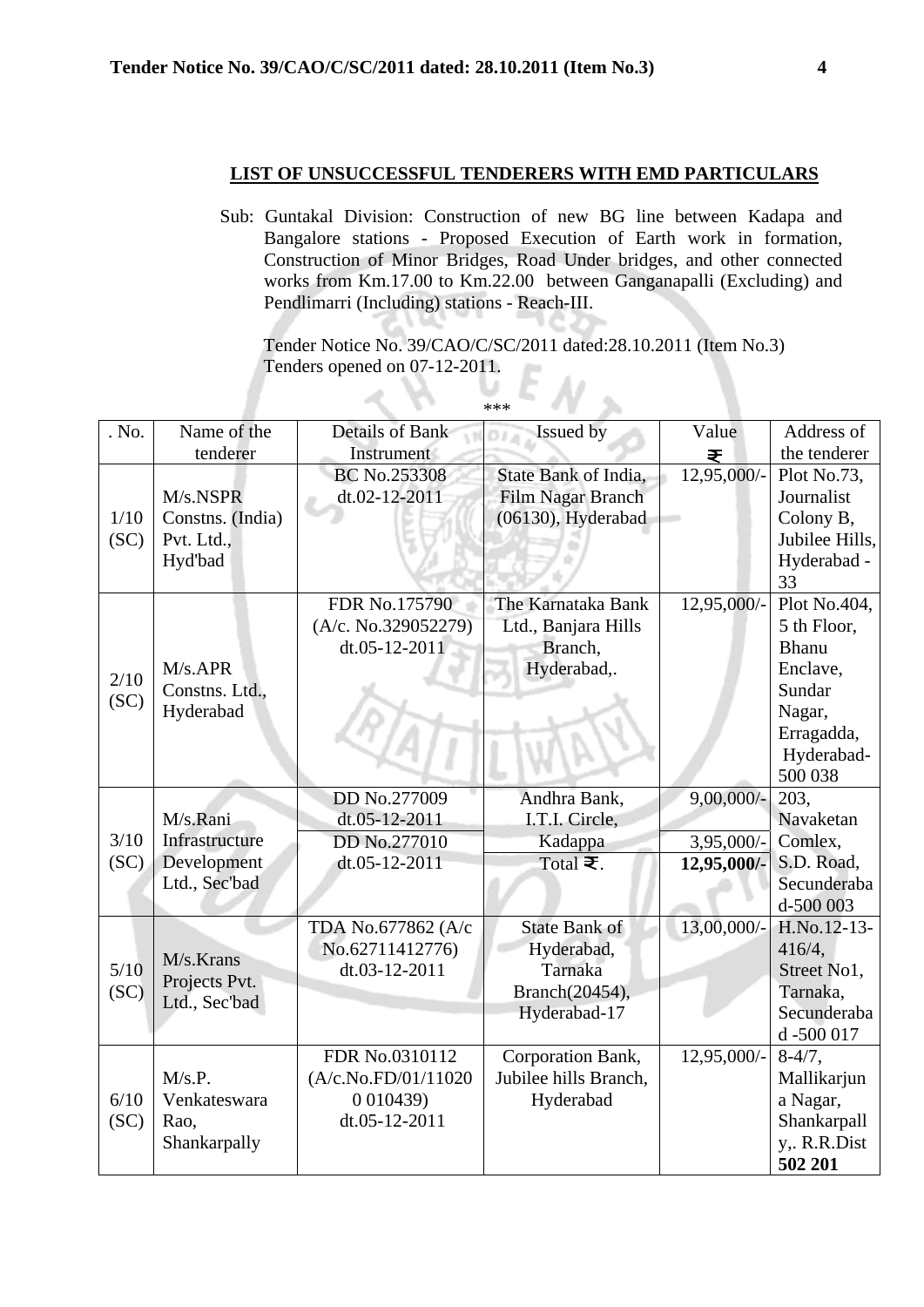| 7/10<br>(SC)                   | M/s.Rail One<br>Projects Pvt.<br>Ltd., Hyd'bad                    | <b>STDR No.0804656</b><br>(A/c.<br>No.32070316695)<br>dt.05-12-2011 | State Bank of India,<br><b>Industrial Finance</b><br>Br,<br>Hyderabad          | 12,95,000/- | 339, Arora<br>Colony-II,<br>Road No.3,<br>Banjara<br>Hills,<br>Hyderabad-<br>500 034                                          |
|--------------------------------|-------------------------------------------------------------------|---------------------------------------------------------------------|--------------------------------------------------------------------------------|-------------|-------------------------------------------------------------------------------------------------------------------------------|
| 8/10<br>(SC)                   | M/s.C. Suresh<br>Reddy & Co.,<br>Hyderabad                        | DR No.270031 (A/c<br>No.998218456)<br>dt.07-12-2011                 | Indian Bank,<br>New Nallakunta<br>Branch, Hyderabad                            | 12,95,000/- | Plot No.<br>1364,<br>Road No 45,<br>Jubilee Hills,<br>Hyderabad -<br>33                                                       |
| 9/10<br>(SC)                   | M/s.Sri Harsha<br>Constructions,<br>Hyderabad                     | DR No.328461/<br>511101604<br>dt.05-12-2011                         | <b>Indian Overseas</b><br>Bank,<br>Himayatnagar<br>Branch (572),<br>Hyderabad. | 12,95,000/- | Flat No.202,<br>Tirumalasha<br>h Residency,<br>Yellareddyg<br>uda lane.<br>Ameerpet,<br>Hyderabad -<br>73                     |
| 10/1<br>$\overline{0}$<br>(SC) | M/s.MRKR<br>Constns. &<br><b>Industries Pvt.</b><br>Ltd., Hyd'bad | TDR No.942878 (A/c.<br>No.402503311002705<br>$) dt.07-12-2011$      | Vijaya Bank,<br>Vijayanagar Colony,<br>Hyderabad                               | 12,95,000/- | $8-2-$<br>$268/1/D/A$ ,<br>Plot No.7,<br>Aurora<br>Colony,<br>Road No.3,<br>Banjara<br>Hills,<br>Hyderabad -<br>500034        |
| 1/1<br>(BZ<br>A)               | M/s.K. Venkata<br>Raju, Engineers<br>& Contractors,<br>Vijayawada | DD No.032751<br>dt.05-12-2011                                       | AXIS Bank Ltd.,<br>Srinagar Colony Br,<br>Hyderabad                            | 12,95,000/- | D.No.40-<br>$5/3 - 14$ ,<br>Naveen<br>Buildings,<br>$2nd$ Floor,<br>Syam<br>Nagar,<br>Tickle road,<br>Vijayawada<br>$-520010$ |

 **-Sd- ( K.V. Sivaprasad ) Chief Engineer/Con-III/SC for Chief Admin. Officer/Con/SC.**